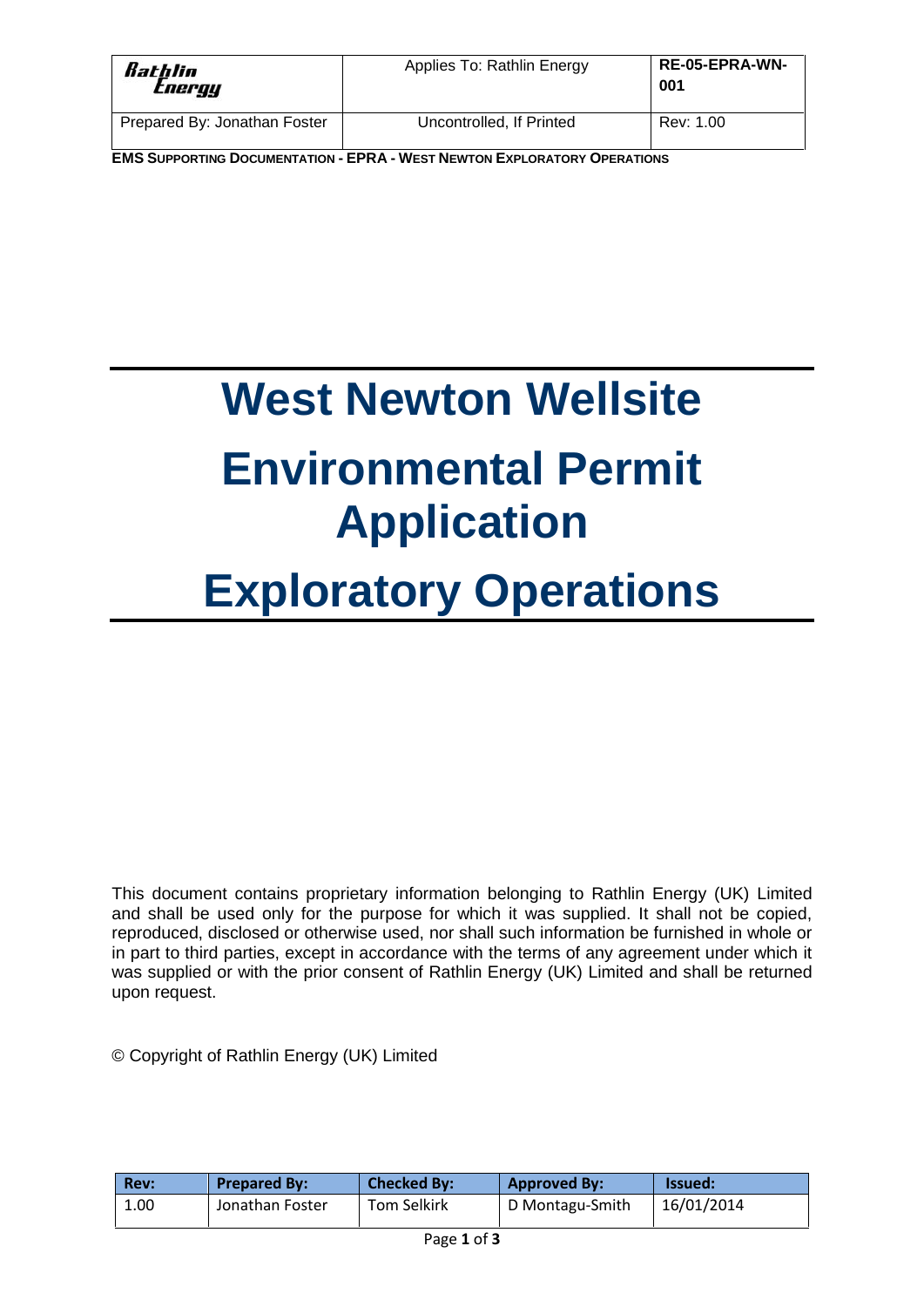| Rathlin<br><i>Energy</i>     | Applies To: Rathlin Energy | <b>RE-05-EPRA-WN-</b><br>001 |
|------------------------------|----------------------------|------------------------------|
| Prepared By: Jonathan Foster | Uncontrolled, If Printed   | Rev: 1.00                    |

**EMS SUPPORTING DOCUMENTATION - EPRA - WEST NEWTON EXPLORATORY OPERATIONS**

\*\*\* Page Left Blank Intentionally \*\*\*

| Rev: | <b>Prepared By:</b> | <b>Checked By:</b> | <b>Approved By:</b> | <b>Issued:</b> |
|------|---------------------|--------------------|---------------------|----------------|
| 1.00 | Jonathan Foster     | Tom Selkirk        | D Montagu-Smith     | 16/01/2014     |